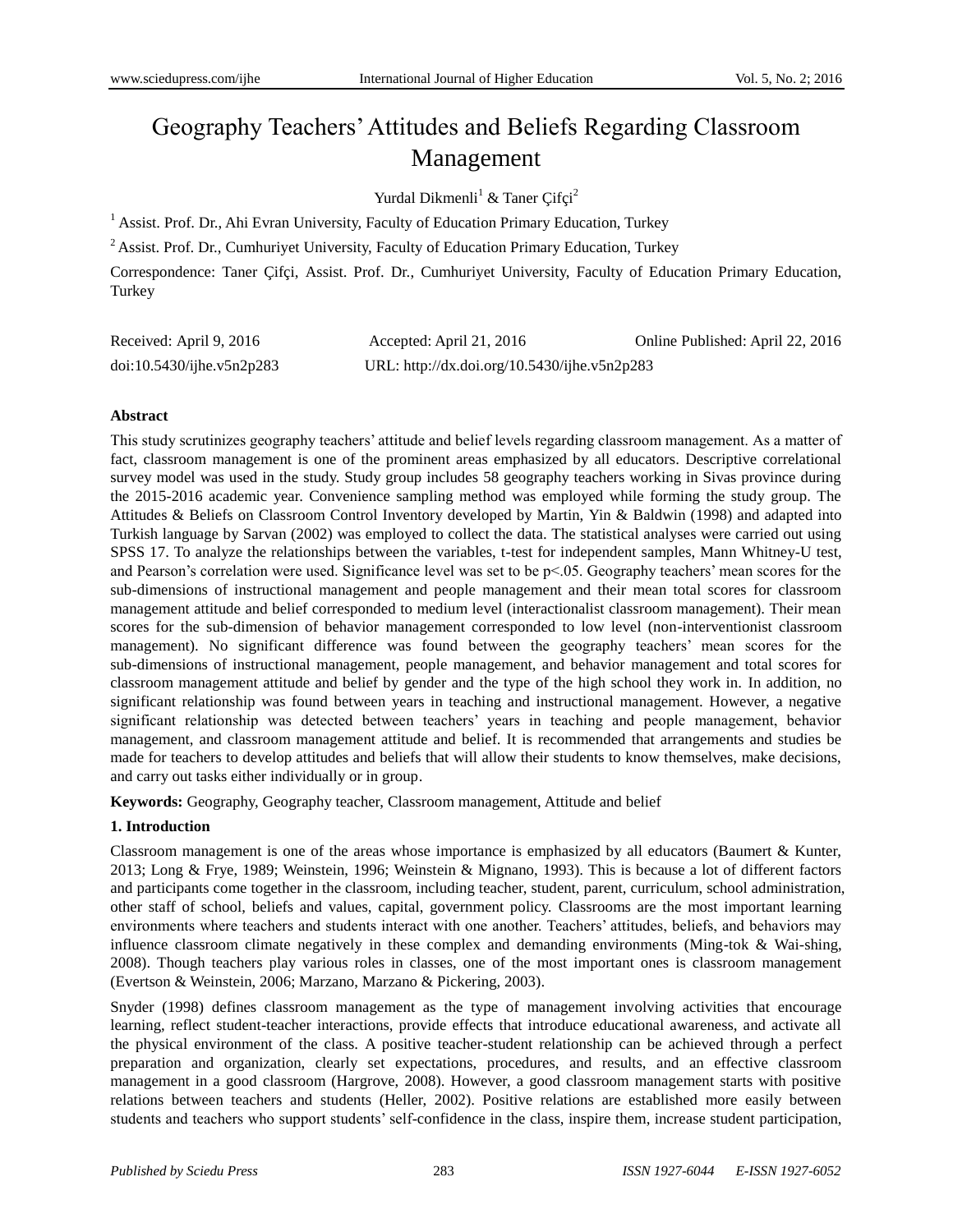include them in critical thinking processes, improve satisfaction, success, motivation, and social relations, prevent or lessen dropout, and minimize disruptive behaviors (Walker, 2009). In this sense, teachers can be considered sources of external motivation influential on students (Mader, 2009).

An effective geography instruction requires teachers to improve students' individual and group characteristics according to the knowledge, skills, and values embedded within acquisitions. In addition, they bring together a lot of components by drawing various shapes over students' skills and personalities like a painter. Then teachers can adapt their students to unique environmental conditions in the classroom ecosystem (Zabel & Zabel, 1996). In this sense, geography teachers provide the conditions that prepare their students for life (Levin & Nolan, 2000).

According to the previous studies, teachers' attitudes, beliefs, and practices regarding classroom management influence their academic expectations and success (Martin &Baldwin, 1992; Pajares, 1992; Taddeo, 1977). Eventually, teachers with positive attitudes and beliefs spend more effort for their students. Such teachers can motivate their students for learning better and are enthusiastic. They can struggle with failure. They can be more tolerant towards their students. They are open to innovations and changes and they build relationships based on trust (Bandura, 2001; Brouwers & Tomic, 2000; Gibbs, 2002; Woolfolk Hoy, Hoy & Kurz, 2008; Woolfolk & Hoy, 1990).

This study dwells on geography teachers' attitude and belief levels regarding classroom management. This is considered important because there is a need to reveal geography teachers' attitudes and beliefs regarding classroom management and raise an awareness for an efficient geography education. The limited amount of studies in this matter in the geography literature increases the importance of the study. It is also believed that this study may be a reference to future studies, which will increase its contribution to the scientific world.

# *1.1 Problem Statement*

The main research question of the study is as follows: "Is there a significant difference between geography teachers' attitude and belief levels regarding classroom management by various variables (gender, the type of high school they work in, and years in teaching)?"

#### **2. Method**

# *2.1 Research Model*

Descriptive correlational survey model was used in the study. Convenient sampling method was used as reaching geography teachers who were studying near by the researchers was cost effective and time saving. In this sense, geography teachers' attitude and belief levels regarding classroom management were tried to be revealed by various variables. Survey model is an approach aiming to describe a situation in the past or present as the way it is/was. Correlational survey refers to models revealing whether there is a difference between two or more variables or the degree of difference, if any (Karasar, 2012).

#### *2.2 Study Group*

The study group of this research includes 58 geography teachers working in Sivas province during the 2015-2016 academic year. Convenience sampling method was employed to form the study group. Table 1 shows the study group's distribution according to gender, years in teaching, and the type of high school teachers work in.

Table 1. The distribution of the study group according to gender, years in teaching, and the type of high school they work in

| <b>Variables</b>        |                       | f  | $\frac{6}{9}$ |                       |
|-------------------------|-----------------------|----|---------------|-----------------------|
| Gender                  | Female                |    | 28            | 48.3                  |
|                         | Male                  |    | 30            | 51.7                  |
| The type of high        | Science High School   |    | 7             | 12.1                  |
| school                  | Anatolian High School |    | 51            | 87,9                  |
| Total                   |                       |    | 58            | 100                   |
| in<br>Years<br>teaching | Minimum<br>Maximum    |    | Mean          | Standard<br>Deviation |
|                         | 3                     | 25 | 10.98         | 4.96                  |

The demographic data of the study group cover gender, the types of the high schools teachers work in, and years in teaching. Table 1 shows that 48.3% (28) of the participating teachers are female while 51.7% (30) are male. 12.1% (7)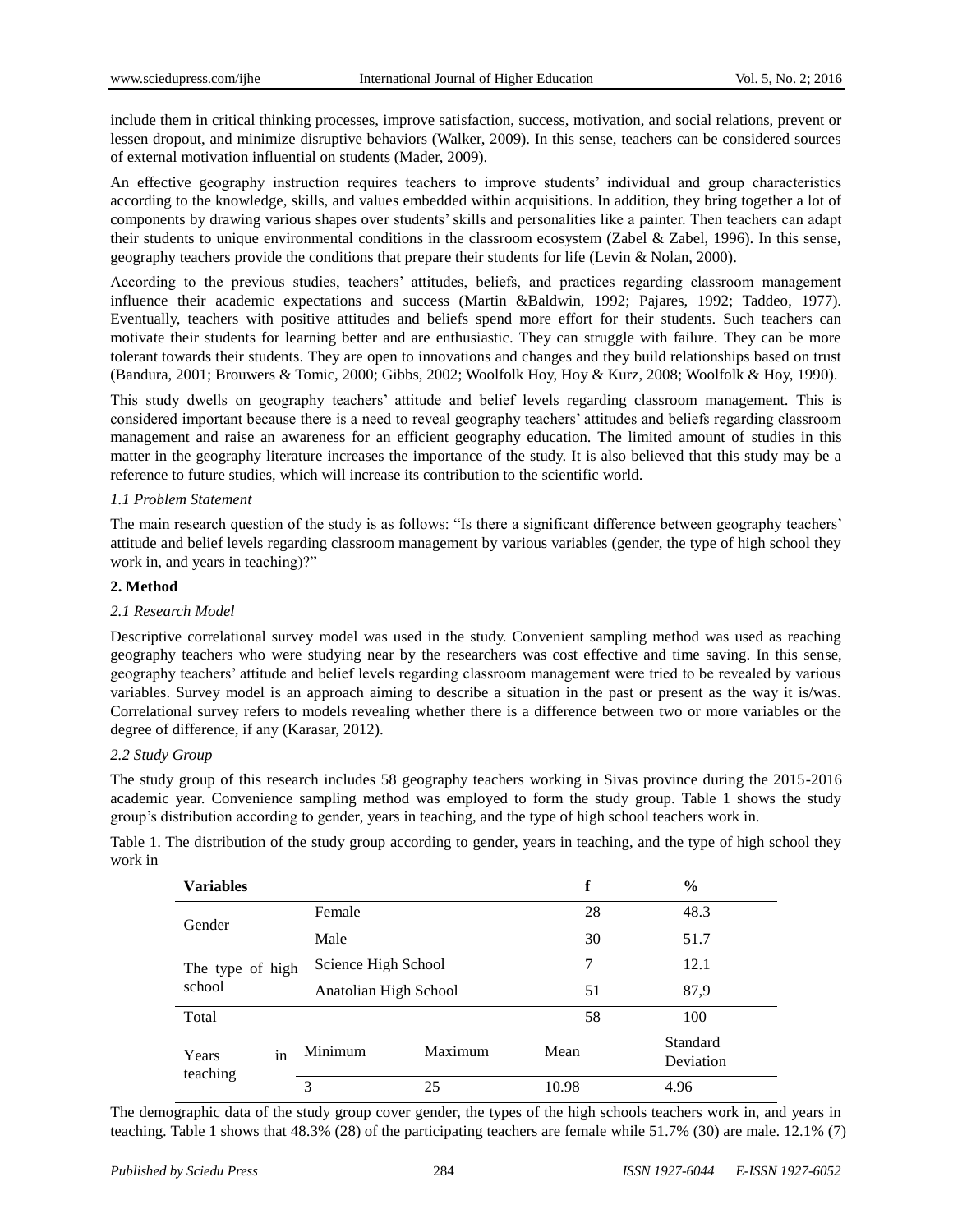of the teachers work in science high schools while 87.9% work in Anatolian high schools. Such distribution stems from the distribution of high schools across the province (i.e. most are Anatolian high schools). Years in teaching show that minimum period of experience is 3 years while maximum period of experience is 25 years. The average experience in teaching is 11 years.

#### *2.3 Data Collection Tool*

"Attitudes & Beliefs on Classroom Control Inventory" developed by Martin, Yin & Baldwain (1998) and adapted into Turkish language by Sarvan (2002) was employed to collect the data necessary for the study. The inventory has 26 items and 3 sub-dimensions. It is a four-point Likert-type inventory with a rating from 1 to 4. The rating is as follows: "(1) I definitely disagree", "(2) I disagree", "(3) I agree", and "(4) I definitely agree". The inventory has three sub-dimensions which are instructional management (14 items), people management (8 items), and behavior management (4 items). Based on the responses of the study group to the inventory items, Cronbach's alpha reliability coefficient was found to be .741. Accordingly, it is possible to say that the inventory yields quite reliable results (Can, 2013).

#### *2.4 Data Analysis*

There are 14 positive and 12 negative items in the inventory aimed at revealing the attitude and belief levels of geography teachers regarding classroom management. Negative items were reversely coded and graded. Accordingly, the lowest score to be obtained from the inventory is 26 while the highest one is 104. The statistical analyses of the study were made using SPSS 17. In this sense, the attitude and belief levels of the teachers regarding classroom management were determined via percentages, frequencies, arithmetic means, and standard deviations. Categorization of the scores derived from Attitudes & Beliefs on Classroom Control Inventory was based on the manual of the scale (Martin, Yin & Baldwain, 1998). The results regarding the teachers' attitude and belief levels were grouped as follows: the scores between 26 and 51.9 correspond to low level (non-interventionist classroom management); the scores between 52 and 77.9 correspond to medium level (interactionalist classroom management); and the scores between 78 to 104 correspond to high level (interventionist classroom management). Table 2 shows the minimum and maximum scores that were used to determine the sub-dimensions of the geography teachers' attitude and belief levels regarding classroom management as well as the score ranges corresponding to the sub-dimensions of the inventory. T-test for independent samples, Mann Whitney-U test, and Pearson's correlation test were employed to analyze the relationships between the variables. The significance level was set to be p<.05.

Table 2. The minimum and maximum scores used to determine the sub-dimensions of the geography teachers' attitude and belief levels regarding classroom management as well as the score ranges corresponding to the sub-dimensions of the inventory

| <b>Sub-dimension</b>          | The number<br>of items | <b>Minimum</b><br>score | <b>Maximum</b><br>score | Level  | Score range |
|-------------------------------|------------------------|-------------------------|-------------------------|--------|-------------|
| Instructional                 |                        |                         |                         | Low    | $14 - 31.3$ |
| Management                    | 14                     | 14                      | 66                      | Medium | 31.4-48.7   |
|                               |                        |                         |                         | High   | 48.8-66     |
|                               |                        |                         |                         | Low    | $8-15.9$    |
| People<br>Management          | 8                      | 8                       | 32                      | Medium | 16-23.9     |
|                               |                        |                         |                         | High   | 24-32       |
|                               |                        |                         |                         | Low    | $4 - 7.9$   |
| <b>Behavior</b><br>Management | 4                      | $\overline{4}$          | 16                      | Medium | 8-11.9      |
|                               |                        |                         |                         | High   | $12 - 16$   |
|                               |                        |                         |                         | Low    | 26-51.9     |
| Total                         | 26                     | 26                      | 104                     | Medium | 52-77.9     |
|                               |                        |                         |                         | High   | 78-104      |

# **3. Findings and Their Interpretations**

#### *3.1 The Geography Teachers' Attitude and Belief Levels Regarding Classroom Management*

Table 3 shows the geography teachers' total scores for attitude and belief levels regarding classroom management as well as their scores for sub-dimensions.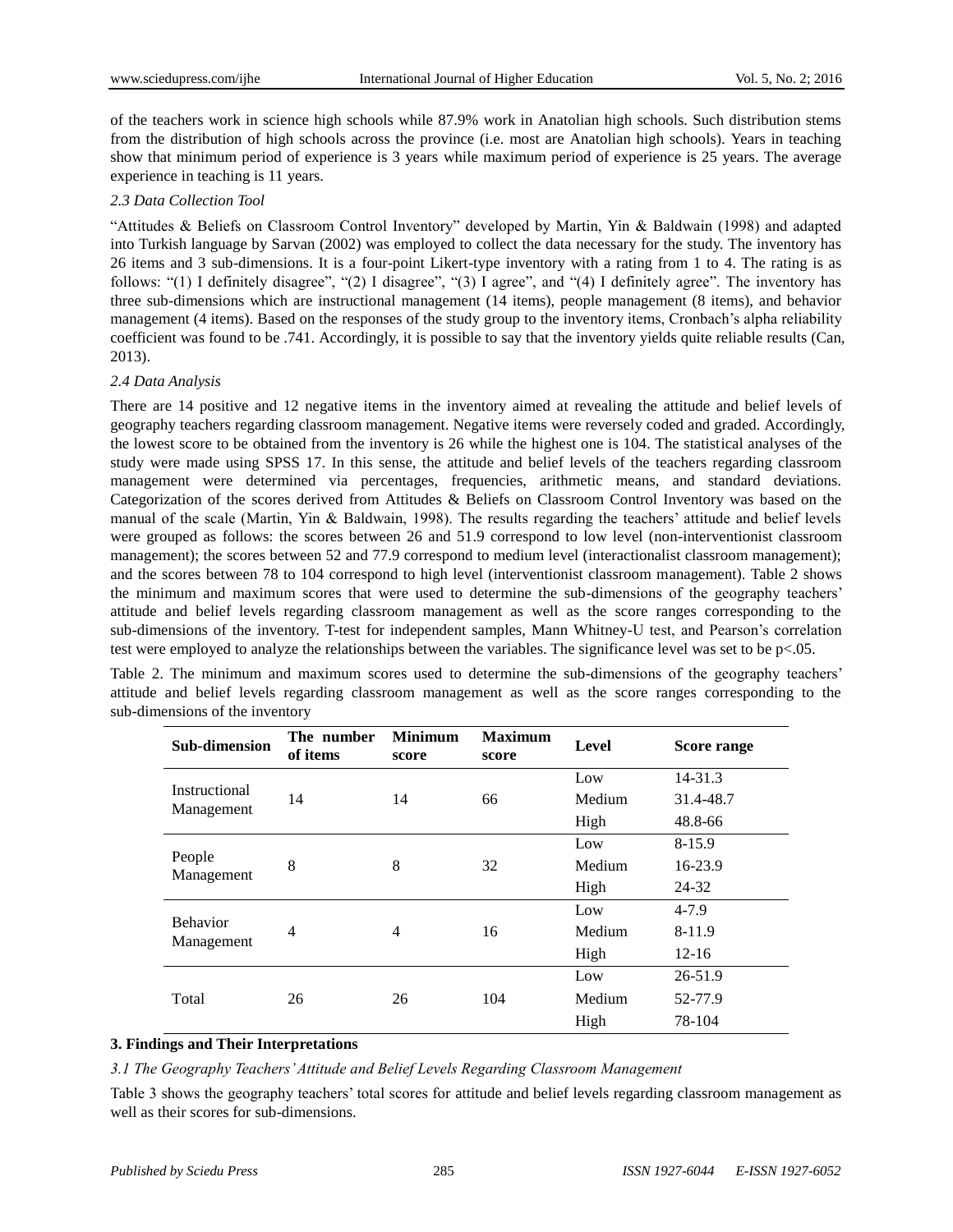| <b>Sub-Dimensions</b>       | <b>Minimum</b> | <b>Maximum</b> | Average | <b>Standard</b><br><b>Deviation</b> |
|-----------------------------|----------------|----------------|---------|-------------------------------------|
| Instructional<br>Management | 29.00          | 53.00          | 43.82   | 4.76                                |
| People Management           | 9.00           | 24.00          | 16.13   | 2.95                                |
| <b>Behavior Management</b>  | 4.00           | 14.00          | 7.46    | 1.81                                |
| Total                       | 50.00          | 79.00          | 67.43   | 5.64                                |

Table 3. The geography teachers' attitude and belief levels regarding classroom management

As table 3 shows, teachers' mean scores for the behavior sub-dimension are low  $(X = 7.46, SD=1.81)$ . Their mean scores for instructional management  $(X = 43.82, SD=4.76)$  and people management  $(X = 16.13, SD=2.95)$  are at medium levels. Their mean total scores regarding the inventory  $(X = 67.43, SD=5.64)$  are at low level as well.

*3.2 The Geography Teachers' Attitude and Belief Levels Regarding Classroom Management by Gender* 

Table 4 shows the results of the independent t-test that was conducted to see if there is a significant difference between the geography teachers' inventory scores in the instructional management and people management sub-dimensions by gender.

Table 4. T-test results concerning the geography teachers' inventory scores regarding the sub-dimensions of instructional management and people management by gender

| <b>Sub-Dimensions</b> | Gender | N  | <b>Means</b> | <b>Standard</b><br><b>Deviation</b> |         | sd |      |
|-----------------------|--------|----|--------------|-------------------------------------|---------|----|------|
| Instructional         | Female | 28 | 43.14        | 5.89                                | $-1.05$ | 56 | .295 |
| Management            | Male   | 30 | 44.46        | 3.39                                |         |    |      |
| People                | Female | 28 | 16.07        | 3.21                                |         |    |      |
| Management            | Male   | 30 | 16.20        | 2.73                                | $-164$  | 56 | .870 |

As it is seen from Table 4, the arithmetic means of geography teachers' scores regarding the instructional management [t (56) = 295, p>.05] and people management [t (56) = 870, p>.05] sub-dimensions do not differ by gender. Accordingly, it is possible to say that male and female teachers have equal attitude and belief levels regarding instructional management and people management.

Table 5 below presents the results of the independent groups Mann Whitney-U test, which was conducted to see if there is a significant difference between the geography teachers' inventory scores for the behavior management sub-dimension and the overall classroom management by gender.

Table 5. Mann Whitney-U test results concerning the geography teachers' attitude and belief levels regarding behavior management and classroom management by gender

| <b>Sub-Dimensions</b> | <b>Gender</b> | - N | <b>Mean rank</b> | <b>Sum Rank</b> | <b>Mann</b><br>Whitney U | - p  |
|-----------------------|---------------|-----|------------------|-----------------|--------------------------|------|
| <b>Behavior</b>       | Female        | 28  | 32.91            | 921.50          | 324.500                  | .128 |
| Management            | Male          | 30  | 26.32            | 789.50          |                          |      |
| Total                 | Female        | 28  | 29.59            | 828.50          |                          |      |
|                       | Male          | 30  | 29.42            | 882.50          | 417.500                  | .969 |
|                       | Total         | 58  |                  |                 |                          |      |

As seen in table 5, geography teachers' behavior management [U=324.50, p>.05] sub-dimension scores and total classroom management scores [U=417.50, p>.05] do not significantly differ by gender. Accordingly, it is possible to say that female and male teachers have equal attitude and belief levels regarding behavior management and classroom management.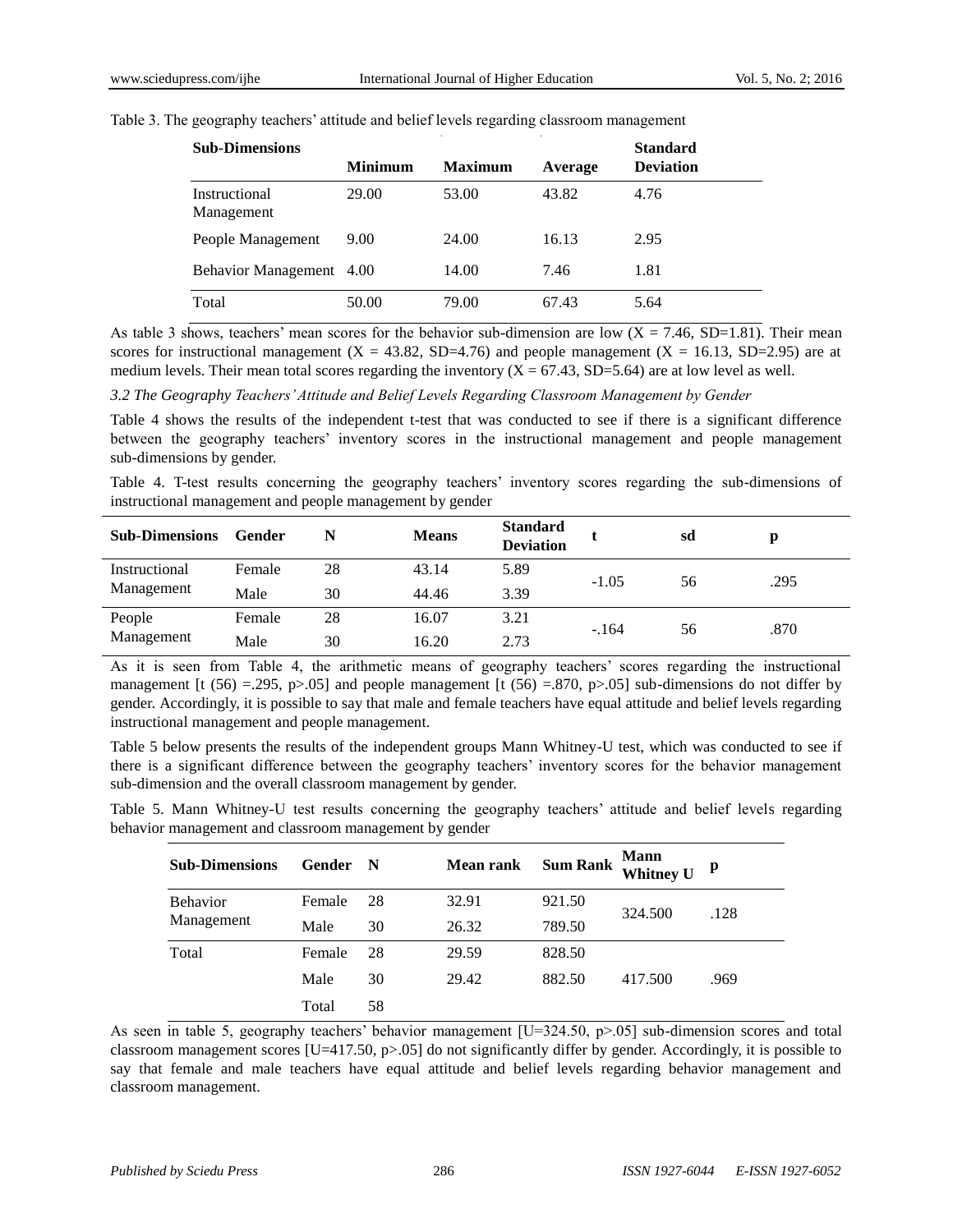# *3.3 The Geography Teachers' Attitude and Belief Levels Regarding Classroom Management According to the Type of the High School They Work in*

Table 6 shows the results of the independent samples t-test that was conducted to see if there is a significant difference between the geography teachers' instructional management and people management sub-dimension scores according to the type of the high school they work in.

Table 6. T-test results concerning the geography teachers' instructional management and people management sub-dimension scores according to the type of the high school they work in

| <b>Sub-Dimensions</b> | The Type of High School       | N  | <b>Means</b> | <b>Standard</b><br><b>Deviation</b> |          | sd | p    |
|-----------------------|-------------------------------|----|--------------|-------------------------------------|----------|----|------|
| Instructional         | Science High Schools          |    | 42.00        | 7.25                                | $-1.083$ | 56 | .283 |
| Management            | <b>Anatolian High Schools</b> | 51 | 44.07        | 4.36                                |          |    |      |
| People                | Science High Schools          |    | 15.14        | 3.43                                | $-.950$  | 56 | .346 |
| Management            | Anatolian High Schools        | 51 | 16.27        | 2.89                                |          |    |      |

As seen from table 4, geography teachers' instructional management  $[t(56) = -1.083, p>0.05]$  and people management  $[t(56) = -950, p>0.05]$  sub-dimension mean scores do not significantly differ according to the type of the high school they work in. Accordingly, it is possible to say that the teachers have equal attitude and belief levels regarding instructional management and people management regardless of the high school they work in.

Table 7 below shows the results of the independent groups Mann Whitney-U test that was conducted to see if there is a significant difference between the geography teachers' inventory scores for the behavior management sub-dimension and the overall classroom management according to the type of the high school they work in.

Table 7. Mann Whitney-U test results concerning the geography teachers' attitude and belief levels regarding behavior management and classroom management according to the type of high school they work in

| <b>Sub-Dimensions</b>         | The Type of<br><b>High School</b> | $\mathbf N$ | <b>Mean Rank</b> | <b>Sum Rank</b> | <b>Mann</b><br><b>Whitney U</b> | p    |
|-------------------------------|-----------------------------------|-------------|------------------|-----------------|---------------------------------|------|
| <b>Behavior</b><br>Management | Science<br>High<br>Schools        | 7           | 21.36            | 149.50          | 121.500                         | .163 |
|                               | Anatolian<br>High<br>Schools      | 51          | 30.62            | 1561.50         |                                 |      |
| Total                         | Science<br>High<br>Schools        | 7           | 24.14            | 169.00          | 141.000                         | .369 |
|                               | Anatolian<br>High<br>Schools      | 51          | 30.24            | 1542.00         |                                 |      |

As it is clear from table 7, geography teachers' behavior management  $[U=121.50, p>0.05]$  sub-dimension scores and total classroom management scores  $[U=141.00, p>0.05]$  do not differ according to the type of the high school they work in. Accordingly, it is possible to say that teachers have equal attitude and belief levels regarding behavior management and classroom management regardless of the type of the high school they work in.

*3.4 The Geography Teachers' Attitude and Belief Levels Regarding Classroom Management According to Years in Teaching*

Table 8 shows the results of the independent groups Pearson's correlation test that was conducted to see if there is a significant relationship between the geography teachers' inventory scores regarding classroom management and their years in teaching.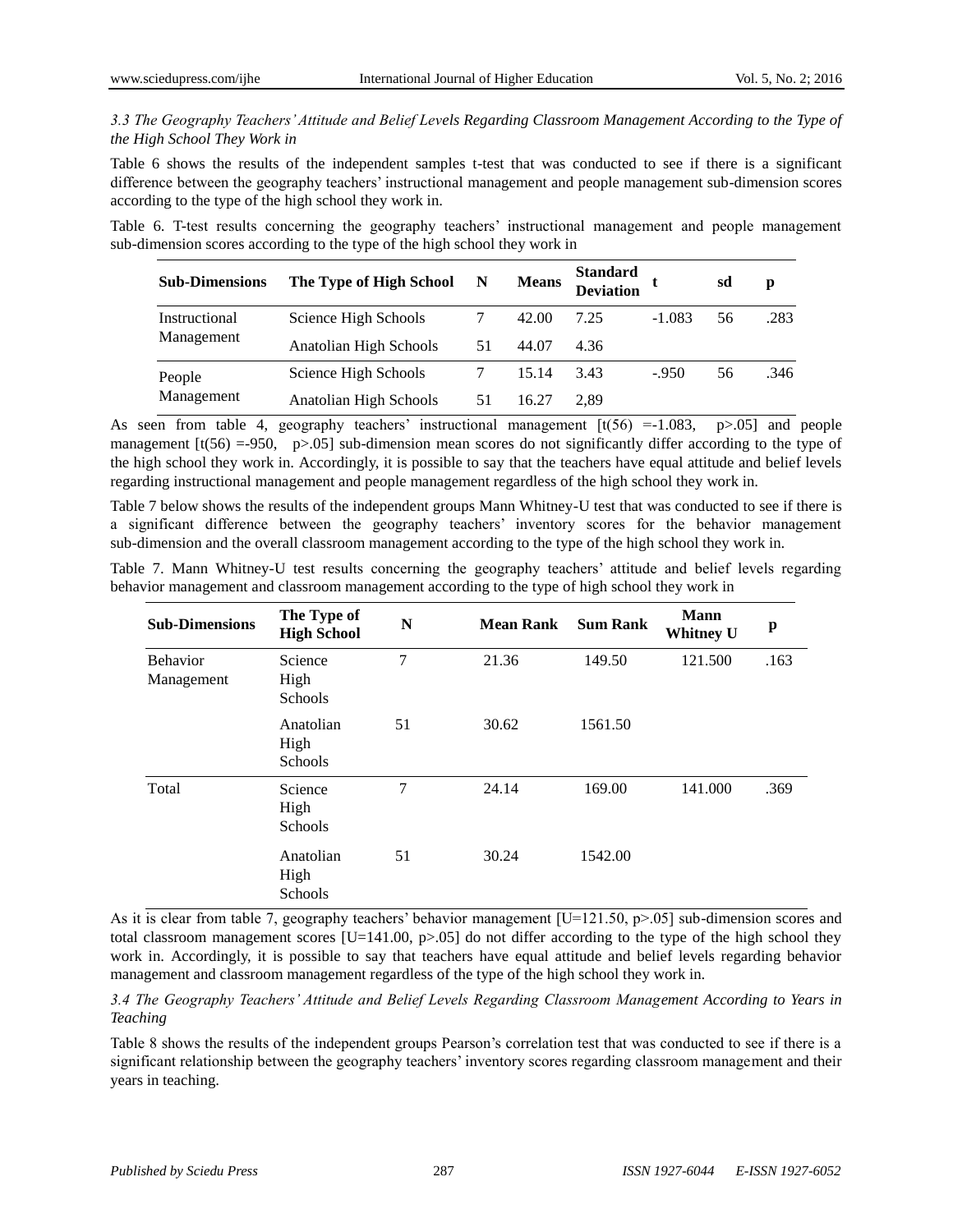|          |                             | <b>Instructional People</b> | Management Management Management | <b>Behavior</b> | <b>Total</b> |
|----------|-----------------------------|-----------------------------|----------------------------------|-----------------|--------------|
| Years in | Pearson's Correlation -.041 |                             | $-277*$                          | $-262*$         | $-.264*$     |
| Teaching | D                           | .760                        | .035                             | .047            | .045         |
|          | N                           |                             |                                  |                 | 58           |

Table 8. The Pearson's correlation test results regarding the geography teachers' classroom management attitude and belief levels according to years in teaching

As can be seen from table 8, Pearson's correlation test results show that there is no significant relationship between the teachers' years in teaching and their attitude and belief levels regarding instructional management (r =-.041, p>0.05). However, negative relationships were detected between the teachers' years in teaching and their attitude and belief levels regarding people management ( $r = -0.277$ ,  $p < 0.05$ ), behavior management ( $r = -0.262$ ,  $p < 0.05$ ), and classroom management ( $r = 0.264$ ,  $p < 0.05$ ). Thus, it is possible to say that as years in teaching increase, a decrease occurs in attitude and belief levels regarding people management, behavior management, and classroom management.

#### **4. Conclusion and Discussion**

This study is an attempt to analyze geography teachers' attitude and belief levels regarding classroom management based on various variables. The results obtained in the study produced to the conclusions below.

Geography teachers' instructional management and people management mean scores and classroom management mean total scores correspond to medium level (interactionalist classroom management). Their behavior management sub-dimension mean scores correspond to low level (non-interventionist classroom management). When the responsibility of schools on creating and practicing a democratic culture is taken into consideration, the existence of interactionist attitude of teachers and students towards people and behavior management can be considered as positive for classroom management (Büyükkaragöz & Çivi, 1999; Schlechty, 2005). In addition, healthy communication and interaction between teachers and students make positive contributions to student development, class participation, and academic achievement (Baker, 2006; Claus & Booth-Butterfield and Chory, 2012; Koepke & Harkins, 2008). Similarly, Taddeo (1977) conducted a study scrutinizing the influence of teachers' attitudes and beliefs on students' learning levels. He revealed that teachers' attitudes and beliefs are among the factors which have utmost importance in terms of such influence.

It was found that geography teachers' instructional management, people management, and behavior management mean scores as well as classroom management mean total scores do not differ by gender. Accordingly, it is possible to say that female and male teachers have close scores to each other in both overall classroom management and its sub-dimensions. Previous studies on classroom management emphasize that gender is an important variable creating difference (Amin, 1994; Ekici, 2008; Erol, 2006; Grossmann, 1990; Güvenç, 2012; İlgar, 2007; Martin & Yin, 1997; Özgan et al., 2011; Parsons, 1982; Savran & Çakıroğlu, 2004; Van Oostendorp, 1991; Zeremba & Fluck, 1995). However, our results indicated that there is no statistical difference between the teachers' attitude and belief levels regarding classroom management and its sub-dimensions by gender (Ekici, 2008; Ekici et al., 2012; Denkdemir, 2007; Okut, 2011; Savran Gencer & Çakıroğlu, 2007).

It was determined that there is no significant difference between the geography teachers' scores from instructional management, people management, and behavior management sub-dimensions and their classroom management mean total scores according to the type of the high school they work in. Accordingly, it is possible to say that geography teachers have close attitude and belief levels regarding the overall classroom management and its sub-dimensions regardless of the type of the high school they work in. No comparison can be made with previous studies here as there are not adequate studies concentrating on this issue that have been conducted before.

It was detected that there is no significant relationship between the geography teachers' years in teaching and their attitude and belief levels regarding instructional management. However, negative significant relationships were detected between their years in teaching and their attitude and belief levels regarding people management, behavior management, and classroom management. As years in teaching increase, a fall occurs in the teachers' attitude and belief levels regarding people management, behavior management, and classroom management. Ekici et al. (2012) state that biology teachers have higher classroom management scores as their years in service increase. They also mention that these groups of teachers have the most authoritative (interventionist) classroom management profile. Foxworthy (2006) conducted a study titled "Teachers' beliefs about classroom management" and emphasized that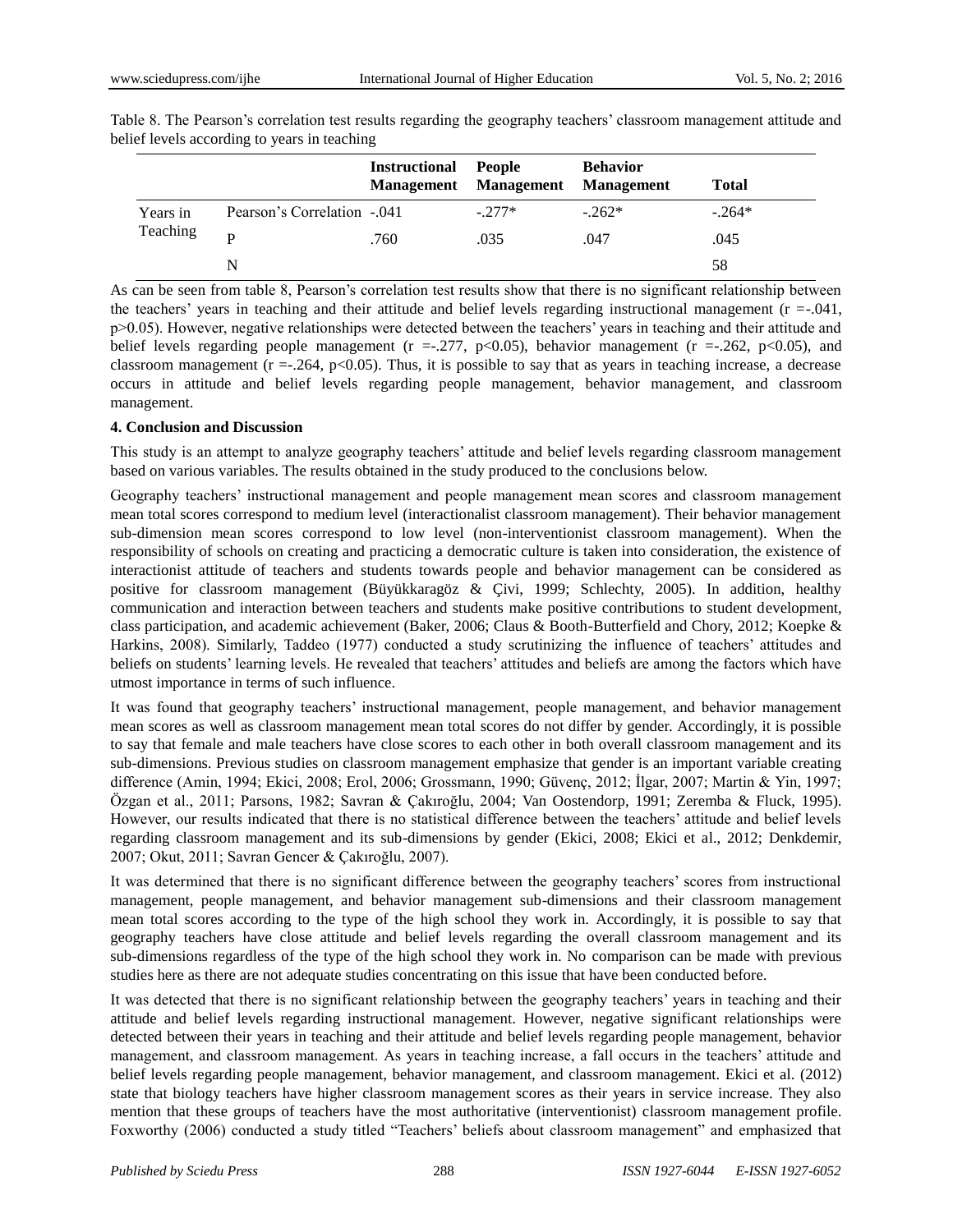teachers develop positive attitudes and beliefs as of their first day in teaching and go through some changes in classroom management strategies. A similar result was obtained by Soltay (2007) working on English teachers. The results of the present study are inconsistent with the results of these studies. Differences between the results may stem from differences between fields of teachers. The results of the present study imply that as years in teaching increase, a fall occurs in attitude and belief levels regarding classroom management (i.e. teachers stay away from the interventionist type of classroom management). This may be because teachers get more mature, have more experience, and do not need an authoritative management anymore. Unal  $&$  Unal (2012) pointed that beginning teachers prefer to be mostly in control and make the rules themselves. Beginning teachers' knowledge of classroom management is essential (Gold & Holodynski, 2015), because it is a necessity for development of interactionist attitude. It is possible to say that young teachers with a shorter period of experience in teaching may prefer to keep an authoritarian style since they are not experienced enough.

#### **Recommendations**

By increasing the class hours of applied courses in education faculties, pre-service teachers may be equipped with a democratic sense of classroom management.

Young teachers can be given seminars on classroom management and control in order to equip them with student-centered teaching methods and techniques as pointed by recent curricula.

In education faculties, new people and behavior management practices may be offered within educational psychology and sociology field to make pre-service teachers turn their internationalists attitudes into behaviors.

More in-service training activities may be organized in regard to the teaching models marked by the current trends in the changed curricula.

The reasons underlying the teachers' attitude and belief levels regarding classroom management can be analyzed, and permanent solutions can be suggested if there are any problems.

Certain arrangements and studies can be made to make teachers develop attitudes and beliefs that allow students to know themselves, make decisions, and perform tasks either individually or in groups.

### **References**

- Amin, M. E. (1994). Gender as a discriminating factor in the evaluation of teaching. *Assessment & Evaluation in Higher Education, 19*(2), 135–143[. http://dx.doi.org/10.1080/0260293940190206](http://dx.doi.org/10.1080/0260293940190206)
- Baker, J. A. (2006). Contributions of teacher–child relationships to positive school adjustment during elementary school. *Journal of School Psychology, 44*, 211–229. <http://dx.doi.org/10.1016/j.jsp.2006.02.002>
- Bandura, A. (2001). *Guide for constructing self-efficacy scales (Monograph).* Stanford, CA: Stanford University.
- Baumert, J., & Kunter, M. (2013). The COACTIV model of teachers' professional competence. In M. Kunter, J. Baumert, W. Blum, U. Klusmann, S. Krauss, & M. Neubrand (Eds.), Cognitive activation in the mathematics classroom and professional competence of teachers. Results from the COACTIV project (pp. 25–48). New York, NY: Springer. [http://dx.doi.org/10.1007/978-1-4614-5149-5\\_2](http://dx.doi.org/10.1007/978-1-4614-5149-5_2)
- Brouwers, A., & Tomic, W. (2000). A longitudinal study of teacher burn out and perceived self-efficacy in classroom management. *Teaching and Teacher Education, 16*, 239–253. [http://dx.doi.org/10.1016/S0742-051X\(99\)00057-8](http://dx.doi.org/10.1016/S0742-051X(99)00057-8)
- Büyükkaragöz, S. & Çivi, C. (1999). *Genel öğretim metotları (10. Baskı).* İstanbul: Beta Yayım Dağıtım.

Can, A. (2013). *SPSS ile Bilimsel Araştırma Sürecinde Nicel Veri Analizi.* Pegem Akademi Yayınları, Ankara.

- Claus, C. J., Booth-Butterfield, M., & Chory, R. M. (2012). The relationship between instructor misbehaviors and student antisocial behavioral alteration techniques: The roles of instructor attractiveness, humor, and relational closeness. *Communication Education, 61*(2), 161-183.<http://dx.doi.org/10.1080/03634523.2011.647922>
- Denkdemir, E. (2007). Sınıf Öğretmenlerinin Sınıf Yönetimi Hakkında Görüşleri ve Bir Uygulama. Yayımlanmamış Yüksek Lisans Tezi, Beykent Üniversitesi, Sosyal Bilimler Enstitüsü, İstanbul.
- İlgar, L. (2007). İlköğretim Öğretmenlerinin Sınıf Yönetimi Anlayışı Üzerine Bir Araştırma. Yayımlanmamış Yüksek Lisans Tezi, İstanbul Üniversitesi Sosyal Bilimler Enstitüsü, İstanbul.
- Ekici, G. (2008). Sınıf Yönetimi Dersinin Öğretmen Adaylarının Sınıf Yönetimine Yönelik Tutum ve İnanç Kazanma Düzeyine Etkisi. *Çukurova Üniversitesi Sosyal Bilimler Enstitüsü Dergisi, 17*(3), 167-182.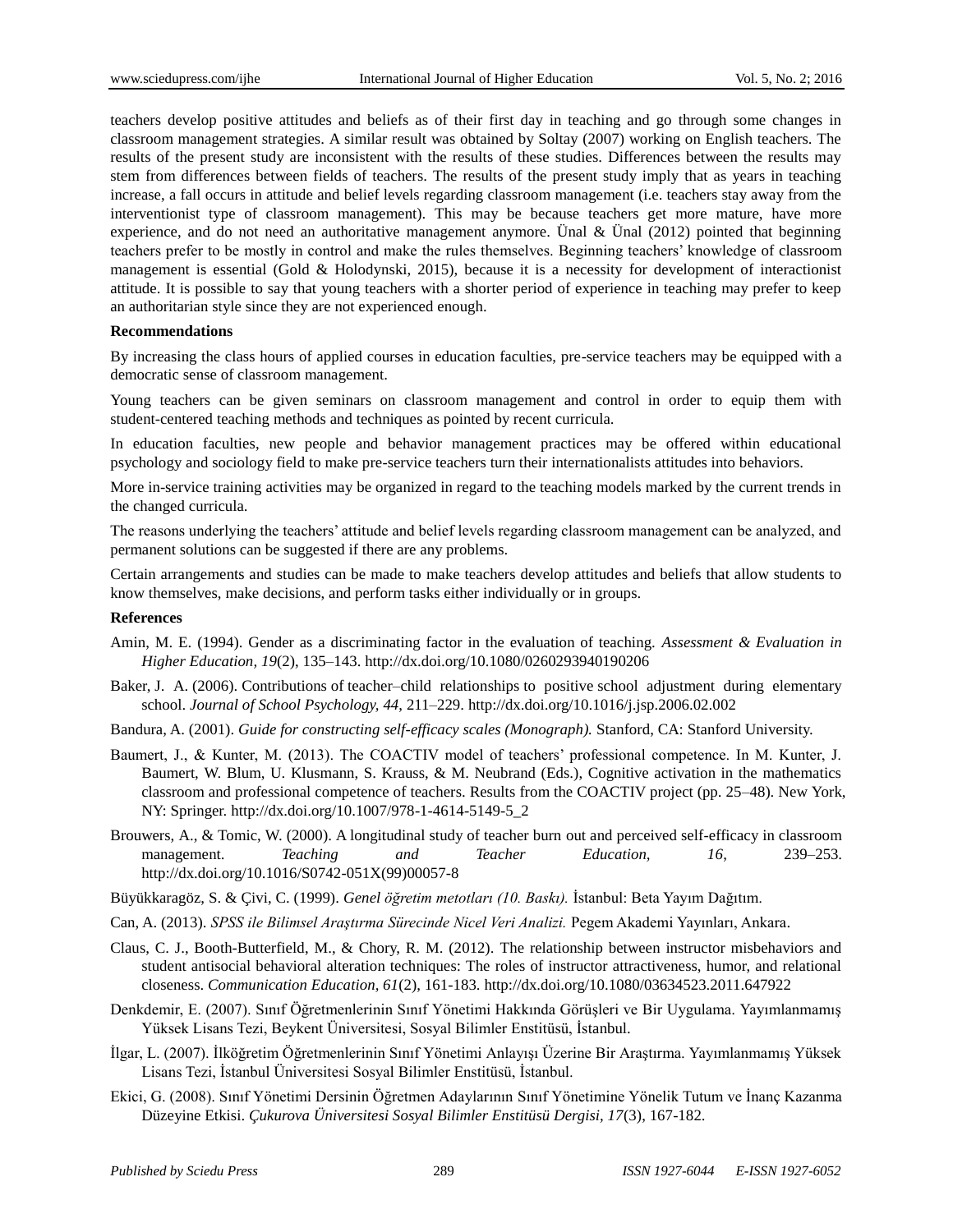- Ekici, G., Aluçdibi, F., & Öztürk, N. (2012). Biyoloji öğretmenlerinin sınıf yönetimi profillerinin cinsiyet ve kıdem değişkenleri açısından incelenmesi, Dicle Üniversitesi Sosyal Bilimler Enstitüsü Dergisi, Yıl:4, 8,13-30.
- Erol, Z. (2006). Sınıf Öğretmenlerinin Sınıf Yönetimi Uygulamalarına İlişkin Görüşleri. Yayımlanmamış Yüksek Lisans Tezi, Afyon Kocatepe Üniversitesi, Sosyal Bilimler Enstitüsü, Afyon.
- Evertson, C. M., & Weinstein, C. S. (2006). Classroom management as a field of inquiry. In C. M. Evertson & C. S. Weinstein (Eds.), Handbook of classroom management: Research, practice, and contemporary issues (pp. 3-16). Mahwah, NJ: Lawrence Erlbaum Associates.
- Foxworthy, J. E. (2006). Teachers' Beliefs about classroom management, Thesis (MSc), Lakehead University.
- Gibbs, C. (2002). Effective teaching: Exercising self-efficacy and thought control of action [online], Annual Conference of the British Educational Research Association, 12-14 September 2002 England, Education-linedatabase, Retrieved from: http://www.leeds.ac.uk/educol/documents/00002390.htm
- Gold, B., & Holodynski, M. (2015). Development and Construct Validation of a Situational Judgment Test of Strategic Knowledge of Classroom Management in Elementary Schools. *Educational Assessment, 20*(3), 226-248.<http://dx.doi.org/10.1080/10627197.2015.1062087>
- Grossmann, H. (1990). *Trouble-free teaching: Solutions to behavior problems in the classroom.* Toronto: Mayfield Publishing.
- Güvenç, E. (2012). Sınıf Öğretmenlerinin Sınıf Yönetim Biçemleri ve Denetim Odakları. Buca Eğitim Fakültesi Dergisi, 33,64-80.
- Hargrove, P. C. (2008). An investigation of the life experiences and beliefs of teachers exhibiting effective classroom management behaviors in diverse urban schools (Order No. 3415936). *Available From ProQuest Education Journals*. (734624618). Retrieved from: http://search.proquest.com/docview/734624618?accountid=14068
- Heller, D. (2002). The power of gentleness. *Educational Leadership, 59*(8), 76-79.
- Karasar, N. (2012). Bilimsel Araştırma Yöntemi. 24. Baskı, Nobel Yayınları No: 58, Ankara
- Koepke, M. F., & Harkins, D. A. (2008). Conflict in the classroom: Gender differences in the teacher-child relationship. *Early Education & Development, 19*(6), 843-864. <http://dx.doi.org/10.1080/10409280802516108>
- Levin, J. & Nolan, J. F. (2000). *Principles of Classroom Management: A Professional Decision Making Model.* USA: Allyn & Bacon.
- Long, J. D. & Frye, V. H. (1989). Making it till Friday, 4th ed. Princeton, NJ: Princeton Book Company, Inc.
- Mader, C. E. (2009). I will never teach the old way again: Classroom management and external incentives. *Theory Into Practice, 48*(2), 147-155[. http://dx.doi.org/10.1080/00405840902776483](http://dx.doi.org/10.1080/00405840902776483)
- Martin, N. K., & Baldwin, B. (1992, November). Beliefs regarding classroom management style: The differences between pre-service and experienced teachers. Paper presented at the annual meeting of the Mid-South Educational Research Association. Knoxville, T.N. (ERIC Document Reproduction Service No. ED 355 213).
- Martin, N. K., & Yin, Z. (1997). Attitudes and beliefs regarding classroom management style: Differences between male & female teachers. Paper presented at the annual meeting of the Southwest Educational Research Association, Austin, TX. (ERIC Document Reproduction Service No. ED 404 708).
- Martin, N. K., Yin, Z., & Baldwin, B. (1998). Construct validation of the attitudes and beliefs on classroom control inventory. *Journal of Classroom Interaction, 33*(2), 6-15.
- Marzano, R. J., Marzano, J. S., & Pickering, D. J. (2003). Getting Off to a Good Start. In R. J. Marzano, J. S. Marzano, & D. J. Pickering, Classroom management that works: Researched-based strategies for every teacher (pp. 92–102). Alexandria, VA: Association for Supervision and Curriculum Development.
- Ming-tok, H. & Wai-shing, L. (2008). *Classroom Management Creating A Positive Learning Environment.* Hong Kong: Hong Kong University Press, 2-5.<http://dx.doi.org/10.5790/hongkong/9789622098886.001.0001>
- Okut, L. (2011). İlköğretim Fen ve Teknoloji, Matematik Öğretmenlerinin Eğitime ve Sınıf Yönetimine İlişkin İnançları Arasındaki İlişki. Pegem Eğitim ve Öğretim Dergisi, 1(4), 39-51.
- Özgan, H., Yiğit, C., Aydın, Z & Küllük M. C. (2011). İlköğretim Okulu Öğretmenlerinin Sınıf Yönetimine İlişkin Algılarının İncelenmesi ve Karşılaştırılması. *Gaziantep Üniversitesi Sosyal Bilimler Dergisi, 10*(1), 617- 635